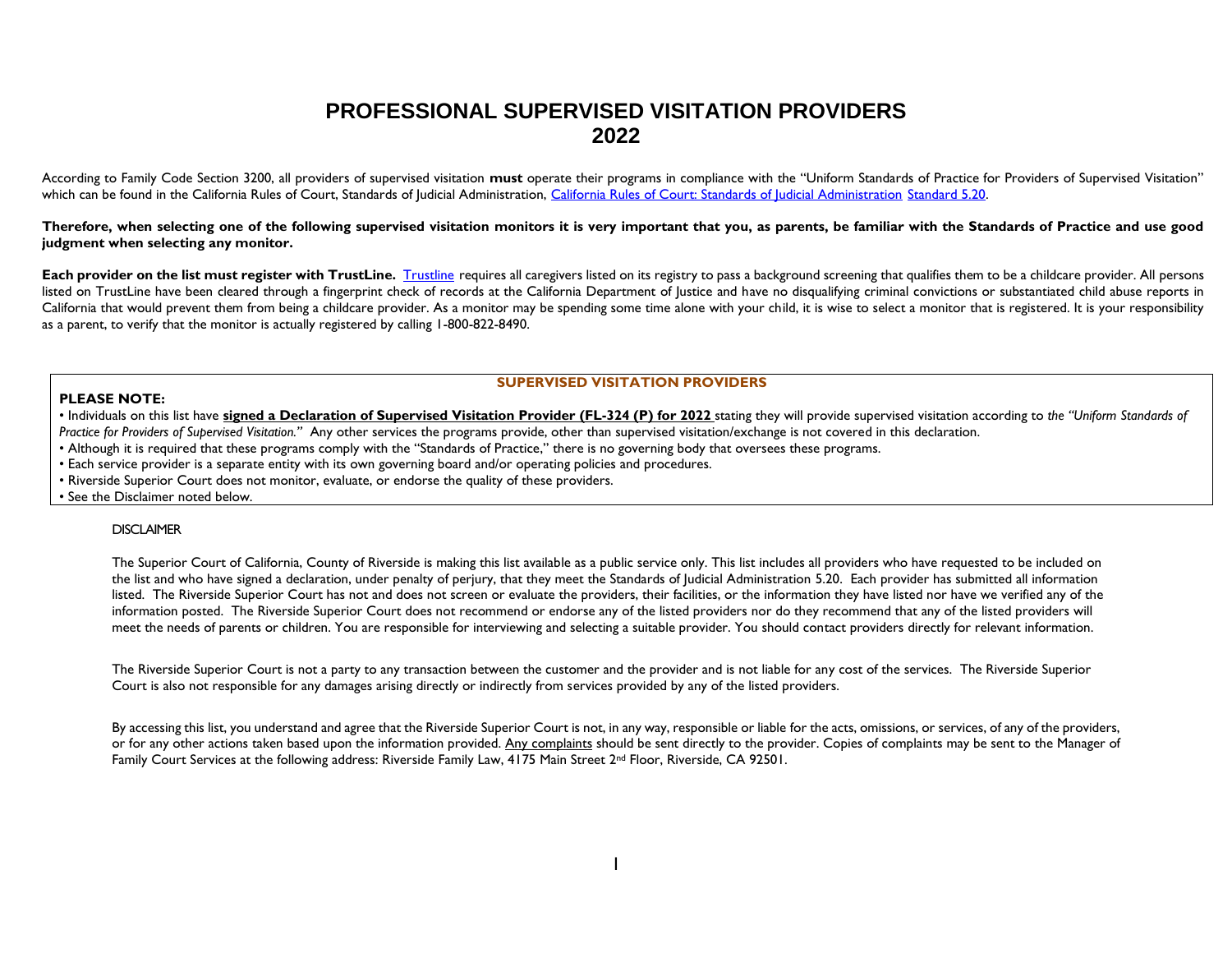| <b>Provider</b> | <u>I</u> rustline | <b>Fee Scale</b> | $\blacksquare$ Geographical Location(s) $\blacksquare$ | <b>Additional</b> |
|-----------------|-------------------|------------------|--------------------------------------------------------|-------------------|
|                 | <b>ID#</b>        |                  | <b>Served</b>                                          | Information       |

| Abernathy, Joseph<br>Phone: (951) 722-0003<br>Email: visitation.help@gmail.com<br>Website: www.ABCvisitation<br>AgencyLLC.vpweb.com | B7927067 | Intake: \$45<br>Hourly: \$45 and up                           | <b>Riverside County</b>                                                                                            | CPR/AED                                                      |
|-------------------------------------------------------------------------------------------------------------------------------------|----------|---------------------------------------------------------------|--------------------------------------------------------------------------------------------------------------------|--------------------------------------------------------------|
| Briseño, Rosario<br>Phone: (562) 572-6974<br>Email: comfortzones@yahoo.com<br>Website: www.rosario.briceno.com                      | C0530018 | Intake: \$50 and up<br>Hourly: \$50-70                        | <b>Riverside County</b><br>San Bernardino County<br><b>Orange County</b><br>Los Angeles County                     | Languages: Spanish<br>Volunteer Fontana Police<br>Department |
| Barnfield Jr., Luis<br>Phone: (626) 653-4119<br>Email: <b>Ibarnfield.svm@aol.com</b><br>Website: www.epireepc.com                   | A3734967 | Intake: \$45 per parent<br>Hourly: Please call for<br>pricing | Los Angeles County<br>San Bernardino County<br><b>Riverside County</b><br><b>Orange County</b><br>San Diego County | Languages: Spanish<br>First Aid/CPR                          |
| Bernal, Alyssa<br>Phone: (951) 452-6522<br>Email: comfortzone@yahoo.com<br>Website: www.RosarioBriseno.com                          | Y8464836 | Intake: \$45<br>Hourly: \$50                                  | <b>Riverside County</b><br>San Bernardino County                                                                   |                                                              |
| <b>Broussard, Tonya</b><br>Phone: (951) 662-2118<br>Email: parentchildvisitation@yahoo.com                                          | A1766550 | Intake: \$45 per person<br>Hourly: \$55                       | <b>Riverside County</b><br>N. San Diego County                                                                     | First Aid/CPR<br>17+ years working in child<br>development   |
| <b>Browne, Robert</b><br>Phone: (818) 648-2258<br>Email: rbrowne@gmail.com                                                          | D3772043 | Intake: \$45 per parent<br>Hourly: $$50 - 66$ per hour        | Riverside County                                                                                                   |                                                              |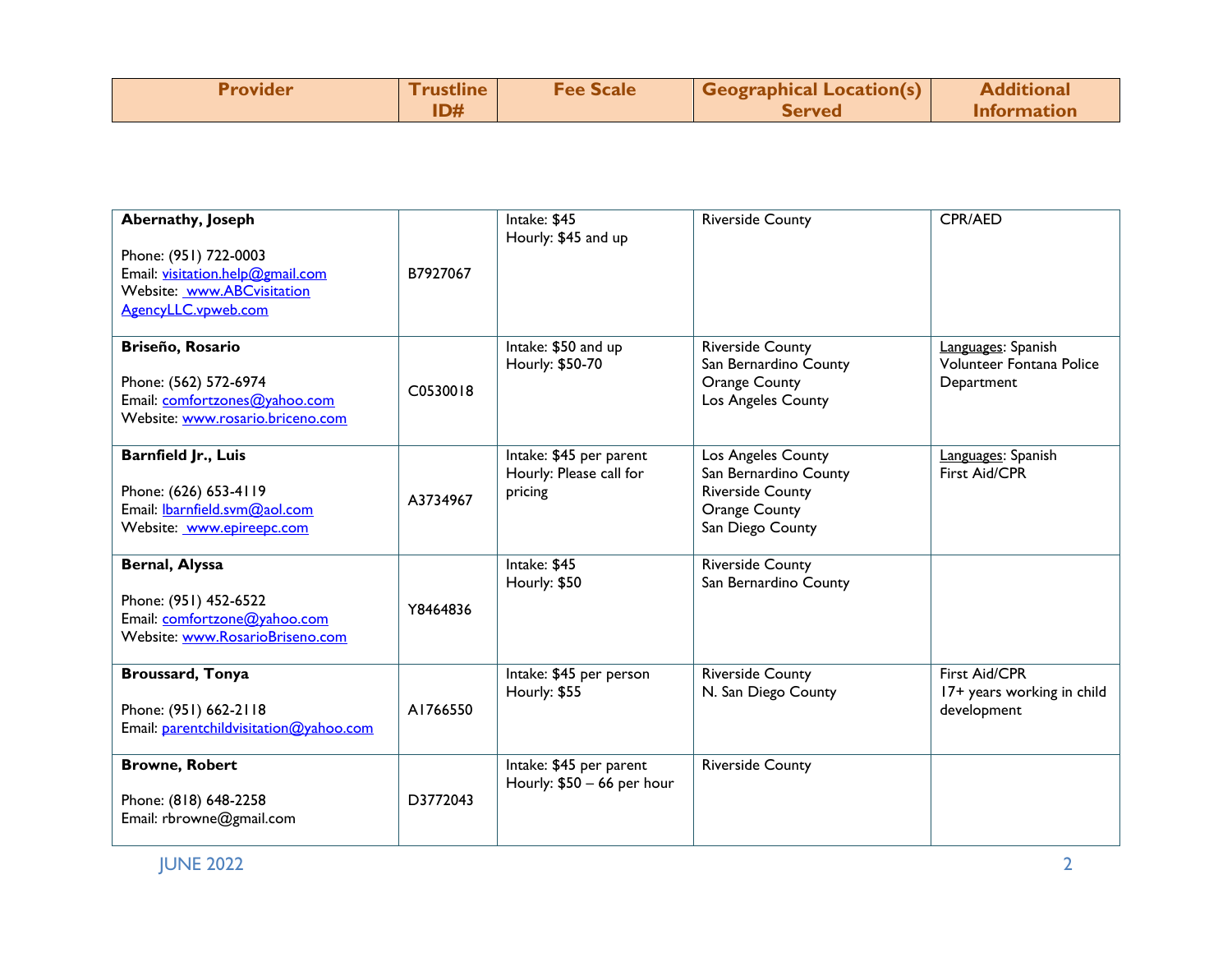| <b>Provider</b> | <b>Trustline</b> | <b>Fee Scale</b> | <b>Geographical Location(s)</b> | <b>Additional</b>  |
|-----------------|------------------|------------------|---------------------------------|--------------------|
|                 |                  |                  | <b>Served</b>                   | <b>Information</b> |

| <b>Burmeister, Terri</b><br>Phone: (951) 775-4833<br>Email: terriburmeister@yahoo.com<br>Website:<br>awatchfuleyemonitor@yahoo.com | N5129689 | Intake: \$75 per parent<br>Hourly: \$50<br>Cash & Venmo only | Temecula, Murrieta, Menifee,<br>Wildomar, Canyon Lake, Lake<br>Elsinore  | 35 years Law Enforcement<br>First Aid (child/adult)       |
|------------------------------------------------------------------------------------------------------------------------------------|----------|--------------------------------------------------------------|--------------------------------------------------------------------------|-----------------------------------------------------------|
| Cabrera, Karen<br>Phone: 951-364-4023<br>Email: ChildVisitsSocal@gmail.com<br>Website: ChildVisitsSoCal.com                        | B6769305 | Intake: \$50<br>Hourly: \$50 - 60                            | <b>Riverside County</b>                                                  | Retired Law Enforcement<br>CPR and First Aid<br>Certified |
| Castaneda, Nancy<br>Phone: (951) 415-9522<br>Email: nancycastaneda22@yahoo.com<br>Website: www.rosariobriseno.com                  | D6824618 | Intake: \$50 per parent<br>Hourly: \$50                      | <b>Riverside County</b><br>San Bernardino County                         | Languages: English/Spanish                                |
| Chatham, Rachel<br>Phone: (951) 640-3260<br>Email: chatrach@yahoo.com                                                              | C3793576 | Intake: \$50 per parent<br>Hourly: \$45                      | <b>Riverside County</b>                                                  |                                                           |
| Cole, Sharon<br>Phone: (714) 975-4251<br>Email:<br>SharonVisitationSupervisor@gmail.com<br>Website: www.safetynetmonitor.co        | C1129543 | Intake: \$80<br>Hourly: \$50 - 60                            | <b>Riverside County</b><br>San Bernardino County<br><b>Orange County</b> |                                                           |
| Cook, Amy<br>Phone: (619) 777-8617<br>Email: AllSmilesVisits@gmail.com<br>Website: AllSmilesVisits.com                             | P0482024 | Hourly: $$50 - 65$ per hour                                  | San Bernardino County<br><b>Riverside County</b>                         |                                                           |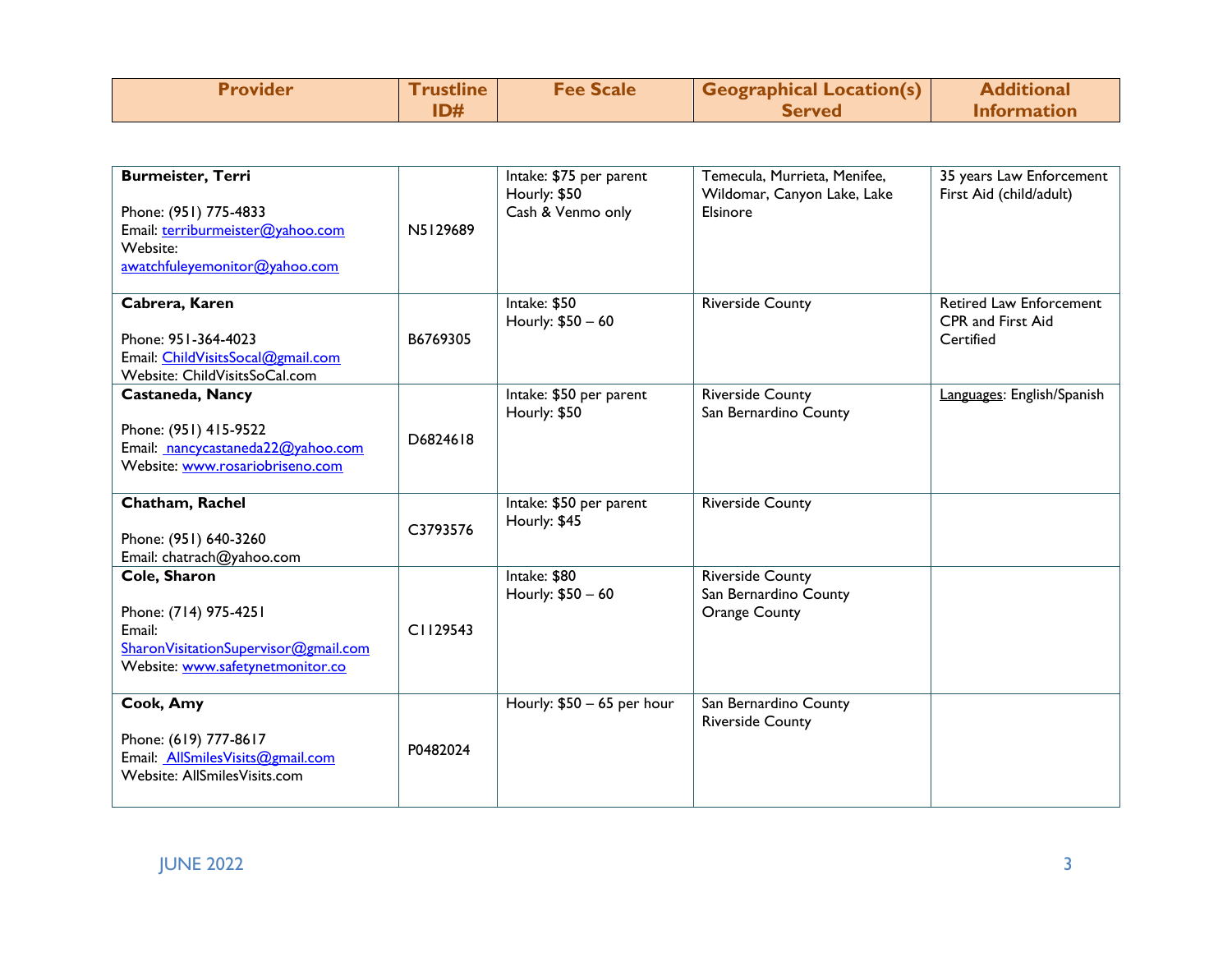| <b>Provider</b> | <u>I rustline</u> | <b>Fee Scale</b> | <b>Geographical Location(s)</b> | <b>Additional</b>  |
|-----------------|-------------------|------------------|---------------------------------|--------------------|
|                 | ID#               |                  | <b>Served</b>                   | <b>Information</b> |

| Cook, Paula                                                                                                        |          | Intake: \$25<br>Hourly: \$40                             | San Bernardino County<br><b>Riverside County</b>                                               |                                                                                                     |
|--------------------------------------------------------------------------------------------------------------------|----------|----------------------------------------------------------|------------------------------------------------------------------------------------------------|-----------------------------------------------------------------------------------------------------|
| Phone: (626) 676-4588<br>Email: pucook2009@gmail.com                                                               | P0482024 |                                                          |                                                                                                |                                                                                                     |
| DiNuzzo, Sheryl<br>Phone: (951) 444-5751<br>Email: abfmonitoring@gmail.com<br>Website: www.ABrightFutures.com      | B7344609 | Intake: \$50 per parent<br>Hourly: \$40 and up           | <b>Riverside County</b><br>San Bernardino County<br>Los Angeles County<br><b>Orange County</b> | 15 years of experience<br>working with children &<br>family services                                |
| Ditta, Monica<br>Phone: (619) 387-8382<br>Email: Miss.Monica.Ditta@gmail.com                                       | Y4389720 | Intake: \$50 per parent<br>Hourly: \$60                  | <b>Riverside County</b><br><b>Orange County</b><br>San Diego County                            | Languages: English/Spanish<br><b>CPR/First Aid Certified</b>                                        |
| Douglass, Shirley<br>Phone: (909) 573-4504<br>Email: visitationagency@aol.com<br>Website: www.4childvisitation.com | N3558784 | Intake: \$50<br>Hourly: \$60<br>\$5 per additional child | <b>Riverside County</b><br>San Bernardino County<br><b>Orange County</b><br>Los Angeles County | Specialized in Domestic<br>Violence                                                                 |
| Estrella, Mayra<br>Phone: (951) 642-8053<br>Email:<br>mayraestrella00@yahoo.comWebsite:<br>www.rosariobriseno.com  | F7710041 | Intake: \$50<br>Hourly: \$50 - 70                        | <b>Riverside County</b><br>San Bernardino County                                               | Languages: English/Spanish                                                                          |
| Fenton, Elisabeth<br>Phone: (760) 285-4635<br>Email: Elisabeth.Fenton@gmail.com                                    | S0799510 | Intake: None<br>Hourly: \$35                             | <b>Riverside County</b><br>San Bernardino County                                               | Over 30 years of<br>experience in law<br>enforcement & social<br>work, CPS and Family Law<br>courts |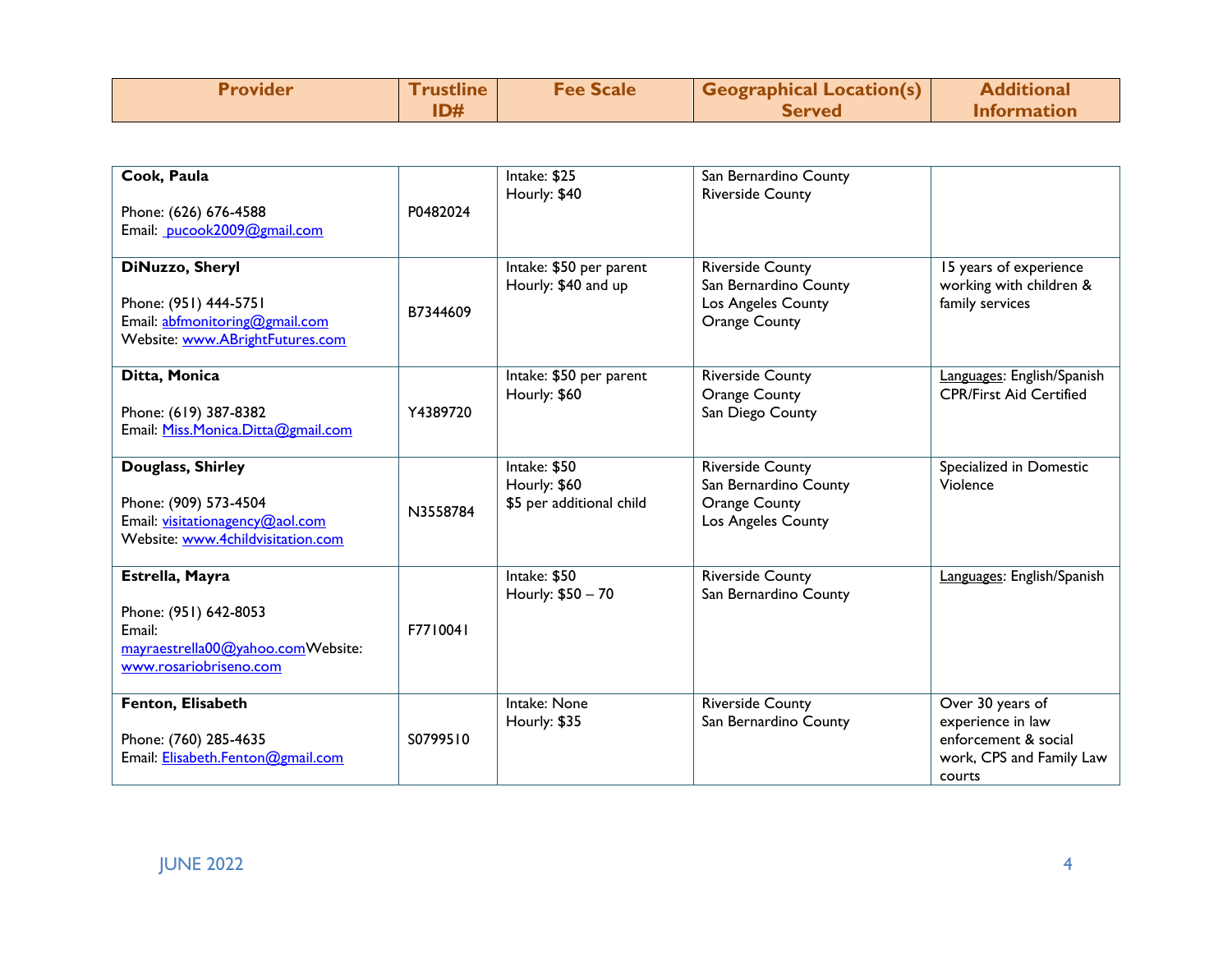| <b>Provider</b> | <b>Trustline</b> | <b>Fee Scale</b> | Geographical Location(s) | <b>Additional</b> |
|-----------------|------------------|------------------|--------------------------|-------------------|
|                 |                  |                  | <b>Served</b>            | Information       |

| Foote, LouVorn<br>Phone: (951) 530-7007 (909) 222-8085<br>Email: equalmonitoring2@aol.com<br>Website: equalsupervisedmonitoring.com | C2292202 | Intake: \$50<br>Hourly: \$65Holidays: fee<br>doubled                                                                                                    | Riverside<br>San Bernardino, Corona<br>Redlands, Moreno Valley Norco,<br>Perris, Jurupa Valley, Fontana | Over 22 years' experience<br>in early childhood<br>development, licensed<br>childcare provider |
|-------------------------------------------------------------------------------------------------------------------------------------|----------|---------------------------------------------------------------------------------------------------------------------------------------------------------|---------------------------------------------------------------------------------------------------------|------------------------------------------------------------------------------------------------|
| Gomez, Andrea<br>Phone: (909) 961-6044<br>Email: comfortzones@yahoo.com<br>Website: www.rosariobriseno.com                          | F7551425 |                                                                                                                                                         | <b>Riverside County</b><br>San Bernardino County                                                        |                                                                                                |
| Guillen, Josie<br>Phone: (951) 742-7448<br>Email: jag75@verizon.net                                                                 | S0296652 | Intake: \$75 per person<br>Hourly: \$65 per person<br>Reports: \$100<br>Court appearance: \$500<br>Declarations: \$75-100<br>Jail/hospital visits: \$50 | <b>Riverside County</b><br>San Bernardino County<br><b>Orange County</b>                                | Languages: Spanish/English<br>Associate Marriage &<br>Family Therapist (AMFT)                  |
| Hale, Dr. Bertha                                                                                                                    |          |                                                                                                                                                         |                                                                                                         |                                                                                                |
| Phone: (951) 532-9706<br>Email: halebertha@gmail.com<br>Website: ISVM1.org or solutions2etc.com                                     | S0364080 | Intake: \$150 per family<br>Hourly: \$40                                                                                                                | <b>Riverside County</b><br>San Bernardino County                                                        | <b>Licensed Education</b><br>Psychologist                                                      |
| Harding, Melodie<br>Phone: (951) 385-8942<br>Email: mharding50@yahoo.com                                                            | B5819414 | Intake: \$27<br>Hourly: \$29<br>\$15 each additional child                                                                                              | Riverside only<br>Moreno Valley<br>San Bernardino<br>Colton, Fontana, Rancho<br>Cucamonga               | Special Education degree                                                                       |
| Ibarra, Lynette<br>Phone: (909) 708-1985<br>Email: Lynetteislas@gmail.com<br>Website: www.rosariobriseno.com                        | C3652776 | Intake: \$50<br>Hourly: \$50 - 70                                                                                                                       | San Bernardino County<br><b>Riverside County</b>                                                        |                                                                                                |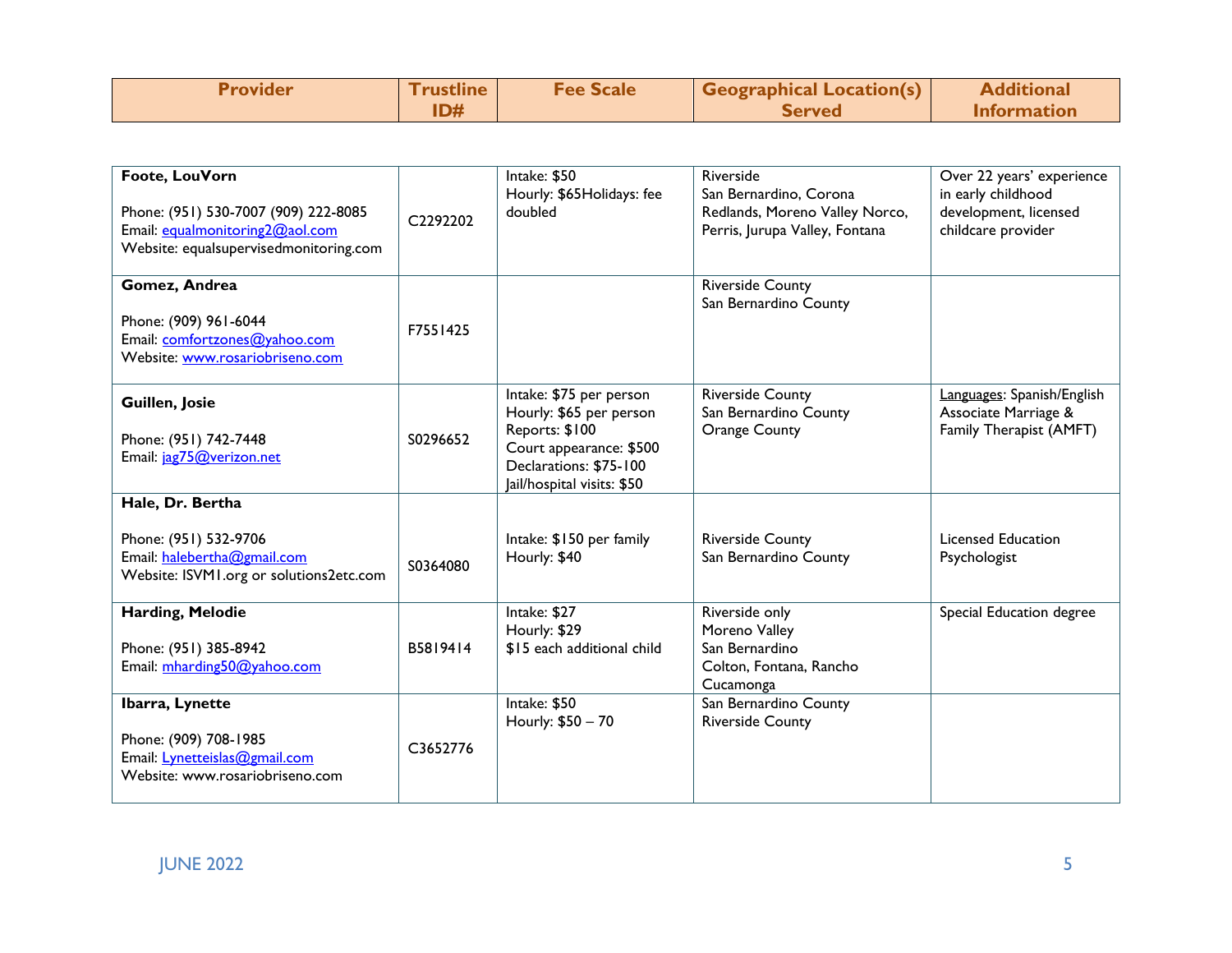| <b>Provider</b> | <u>I</u> rustline | <b>Fee Scale</b> | <b>Geographical Location(s)</b> | <b>Additional</b>  |
|-----------------|-------------------|------------------|---------------------------------|--------------------|
|                 | ID#               |                  | <b>Served</b>                   | <b>Information</b> |

| Jolls, Maria<br>Phone: (951) 216-9701<br>Email: miajolls@yahoo.com                                                                          | C3652776 | Intake: \$50<br>Hourly: \$65                                                        | Temecula, Murrieta, Wildomar                                                                                       | <b>CPR/First Aid/AED</b><br>Certified    |
|---------------------------------------------------------------------------------------------------------------------------------------------|----------|-------------------------------------------------------------------------------------|--------------------------------------------------------------------------------------------------------------------|------------------------------------------|
| Jones, Leilani<br>Phone: (562) 572-6974<br>Email: comfortzones@yahoo.com<br>Website: www.rosariobriseno.com                                 | N5159261 | Intake: \$50 each parent<br>Hourly: \$50                                            |                                                                                                                    |                                          |
| Joyner, Linda<br>Phone: (760) 285-4804<br>Email:<br>childsupervisedvisitbylinda@gmail.com<br>Website: vistationsbymslinda.com               | B8730490 | Intake: \$45 per parent<br>Hourly: \$55<br>Additional \$5 per child,<br>limit three | <b>Riverside County</b><br>San Bernardino County                                                                   |                                          |
| Leyva, Heather D.<br>Phone: (951) 400-2589<br>Email: hdleyva71@gmail.com                                                                    | B8730490 | Intake: \$50 per parent<br>Hourly: \$50                                             | <b>Riverside County</b><br>San Bernardino County                                                                   |                                          |
| Loflin, Kimberly<br>Phone: (951) 234-8422<br>Email: KTLoflin   @gmail.com                                                                   | C2919496 | Intake: \$65<br>Hourly: \$50                                                        | <b>Riverside County</b><br>San Bernardino County<br>Los Angeles County<br><b>Orange County</b><br>San Diego County | First Aid/CPR                            |
| Madrid, Alfredo<br>Phone: (951) 880-6283<br>Email:<br>AMadrid@ExecutiveUniversalServices.co<br>m<br>Website: ExecutiveUniversalServices.com | A3474128 | Intake: \$100 per person<br>Hourly: \$37.50<br>Additional Child \$15/hour           | <b>Riverside County</b><br>San Bernardino County                                                                   | Languages: English/Spanish<br><b>CPR</b> |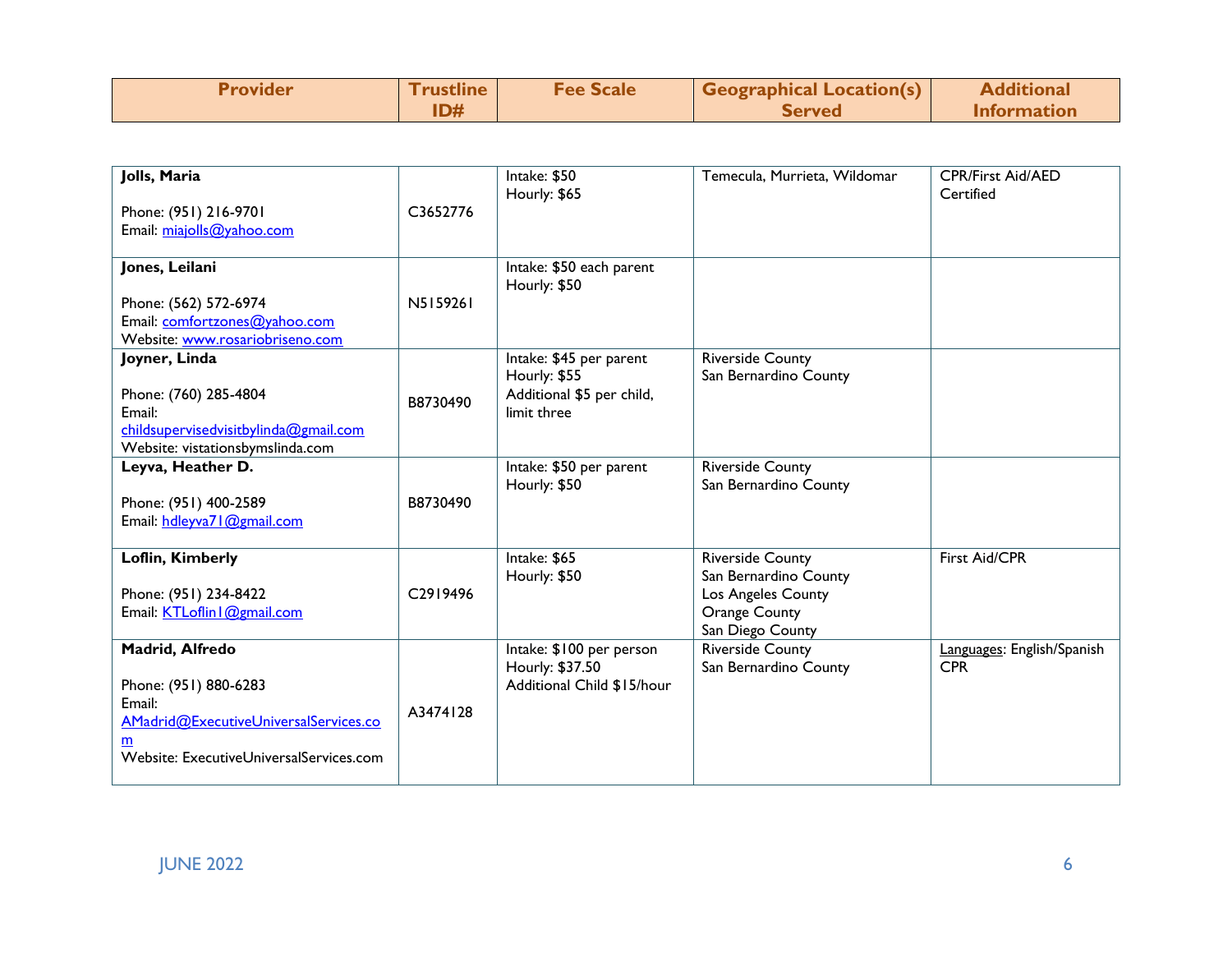| <b>Provider</b> | rustline | <b>Fee Scale</b> | Geographical Location(s) | <b>Additional</b>  |
|-----------------|----------|------------------|--------------------------|--------------------|
|                 |          |                  | <b>Served</b>            | <b>Information</b> |

| Maglabe, Bryanna<br>Phone: (909) 677-5205<br>Email: SafeHavenVisitations@gmail.com<br>Website: SafeHavenVisitationsLLC.com | F3609880 | Intake: \$60 per hour<br>Hourly: \$25 per hour            | <b>Riverside County</b>                                                                      |                                                                                                                       |
|----------------------------------------------------------------------------------------------------------------------------|----------|-----------------------------------------------------------|----------------------------------------------------------------------------------------------|-----------------------------------------------------------------------------------------------------------------------|
| Medina, Marianella<br>Phone: (951) 796-3069<br>Email: mdmrnlmd@aol.com                                                     | D7280928 | Intake: \$35 per parent                                   | <b>Riverside County</b>                                                                      | Languages: Spanish fluency<br>CPT/First Aid<br>AA Clinical psychology<br><b>BS</b> Criminal Justice                   |
| <b>Mikes, Jessie</b><br>Phone: (951) 283-1996<br>Email: jssmikes@yahoo.com<br>Website: jlmproviderfamilyservicesllc.com    | C3872349 | Intake: \$40<br>Hourly: \$50                              | <b>Riverside County</b><br><b>Orange County</b><br>San Bernardino County                     | Anger Management<br>Counselor                                                                                         |
| Mohn, Tamara<br>Phone: (951) 551-2371<br>Email: Tamara.Familyfirst@gmail.com                                               | D2726435 | Intake: \$50<br>Hourly: \$50 - 60                         | <b>Riverside County</b><br>San Bernardino County<br><b>Orange County</b><br>San Diego County |                                                                                                                       |
| <b>Morris, Frances</b><br>Phone: (760) 972-8271<br>Email:<br>MorrisVisitationServices@yaho.com                             | B5233240 | Intake: \$45<br>Hourly: \$50<br>\$10 per additional child | <b>Riverside County</b>                                                                      | Languages: Spanish/English<br><b>First Aid Certified</b>                                                              |
| <b>Moscowitz, Richard</b><br>Phone: (951) 833-3268<br>Email: Rmoscowitz@gmail.com                                          | S0134406 | Intake: None<br>Hourly: \$35<br>Please call for details   | <b>Riverside County</b><br>San Bernardino County                                             | Over 49 years' experience<br>in law enforcement &<br>social work, experience in<br>CPS, delinquency and<br>family law |
| Navalta, Michelle<br>Phone: (858) 349-3085<br>Email: Michellenavalta@aol.com                                               | D7665777 | Intake: \$45<br>Hourly: \$50                              | Riverside County (Inland Empire)                                                             | <b>CPR/First Aid Certified</b><br>and Law Enforcement<br>Knowledge                                                    |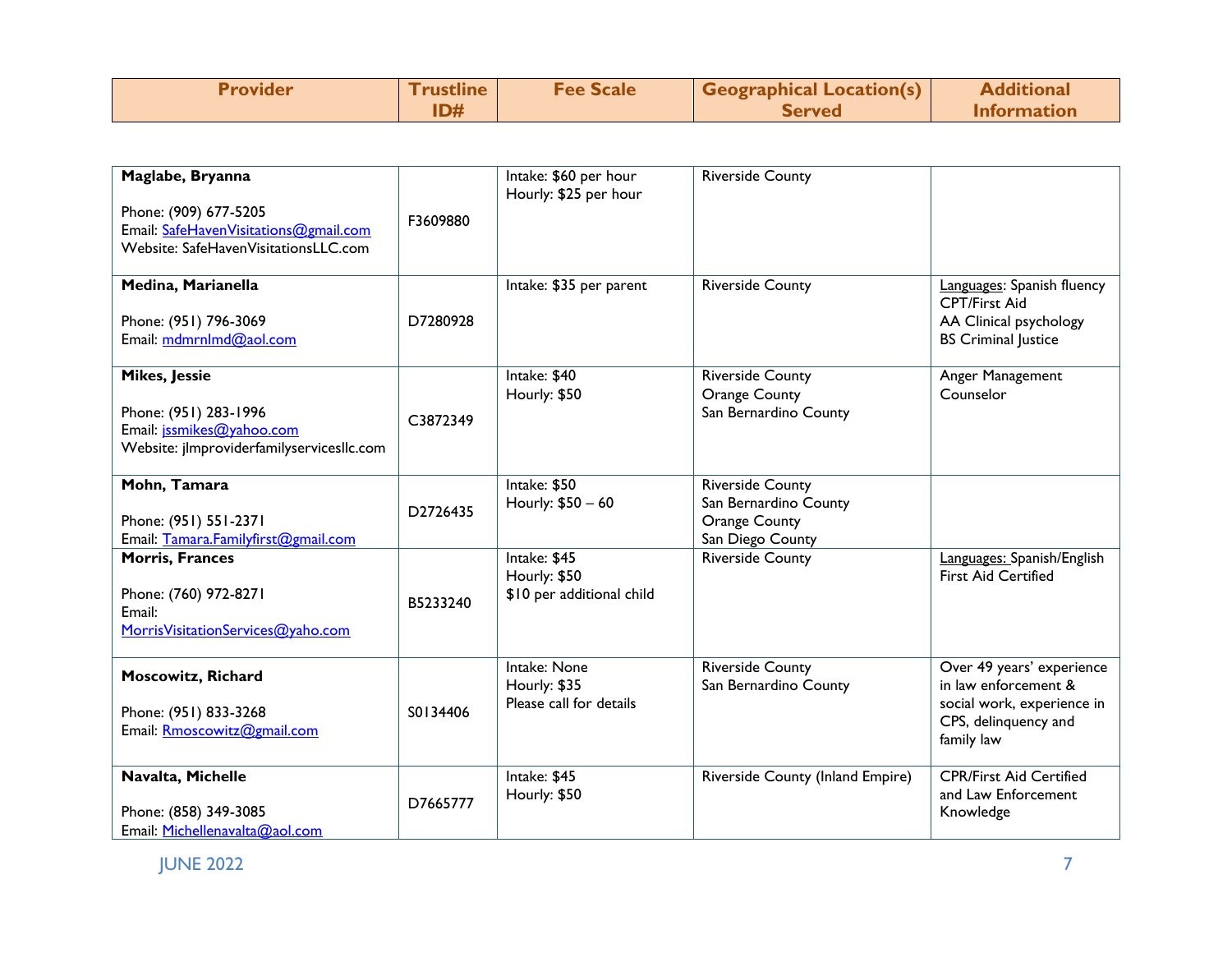| <b>Provider</b> | l rustline | <b>Fee Scale</b> | Geographical Location(s) | <b>Additional</b>  |
|-----------------|------------|------------------|--------------------------|--------------------|
|                 | ID#        |                  | <b>Served</b>            | <b>Information</b> |

|          |                                                          |                                                                                                                                                                                                                                                                                                        | Languages: Spanish/English                                                                                                                                                                        |
|----------|----------------------------------------------------------|--------------------------------------------------------------------------------------------------------------------------------------------------------------------------------------------------------------------------------------------------------------------------------------------------------|---------------------------------------------------------------------------------------------------------------------------------------------------------------------------------------------------|
|          |                                                          |                                                                                                                                                                                                                                                                                                        | <b>CPR</b> Certified                                                                                                                                                                              |
|          |                                                          |                                                                                                                                                                                                                                                                                                        |                                                                                                                                                                                                   |
|          |                                                          |                                                                                                                                                                                                                                                                                                        |                                                                                                                                                                                                   |
|          |                                                          |                                                                                                                                                                                                                                                                                                        |                                                                                                                                                                                                   |
|          |                                                          |                                                                                                                                                                                                                                                                                                        |                                                                                                                                                                                                   |
|          |                                                          |                                                                                                                                                                                                                                                                                                        |                                                                                                                                                                                                   |
|          |                                                          |                                                                                                                                                                                                                                                                                                        |                                                                                                                                                                                                   |
|          |                                                          |                                                                                                                                                                                                                                                                                                        |                                                                                                                                                                                                   |
|          |                                                          |                                                                                                                                                                                                                                                                                                        |                                                                                                                                                                                                   |
|          |                                                          |                                                                                                                                                                                                                                                                                                        |                                                                                                                                                                                                   |
|          |                                                          |                                                                                                                                                                                                                                                                                                        |                                                                                                                                                                                                   |
|          |                                                          |                                                                                                                                                                                                                                                                                                        | <b>CPR/First Aid Certified</b>                                                                                                                                                                    |
|          |                                                          |                                                                                                                                                                                                                                                                                                        | Bachelor's Degree                                                                                                                                                                                 |
|          |                                                          |                                                                                                                                                                                                                                                                                                        | Sociology                                                                                                                                                                                         |
|          |                                                          |                                                                                                                                                                                                                                                                                                        |                                                                                                                                                                                                   |
|          |                                                          |                                                                                                                                                                                                                                                                                                        |                                                                                                                                                                                                   |
|          |                                                          |                                                                                                                                                                                                                                                                                                        |                                                                                                                                                                                                   |
|          |                                                          |                                                                                                                                                                                                                                                                                                        |                                                                                                                                                                                                   |
|          |                                                          |                                                                                                                                                                                                                                                                                                        |                                                                                                                                                                                                   |
|          |                                                          |                                                                                                                                                                                                                                                                                                        |                                                                                                                                                                                                   |
|          |                                                          |                                                                                                                                                                                                                                                                                                        |                                                                                                                                                                                                   |
|          |                                                          |                                                                                                                                                                                                                                                                                                        |                                                                                                                                                                                                   |
|          |                                                          |                                                                                                                                                                                                                                                                                                        |                                                                                                                                                                                                   |
|          |                                                          |                                                                                                                                                                                                                                                                                                        | Visitation Center Available                                                                                                                                                                       |
|          |                                                          |                                                                                                                                                                                                                                                                                                        | to serve the greater                                                                                                                                                                              |
| E0702132 |                                                          |                                                                                                                                                                                                                                                                                                        | Riverside area                                                                                                                                                                                    |
|          |                                                          |                                                                                                                                                                                                                                                                                                        | 33 years' experience                                                                                                                                                                              |
|          |                                                          |                                                                                                                                                                                                                                                                                                        | <b>DCFS</b>                                                                                                                                                                                       |
|          | A9052465<br>C3717360<br>D2557974<br>D9455206<br>Y9175390 | Intake: \$45<br>Hourly: \$50 - 60<br>Intake: \$45<br>Hourly: \$50<br>Intake: \$100<br>Hourly: \$45<br>\$10 additional child<br>Intake: \$50 per parent<br>Hourly: \$50<br>Hourly \$60 off-site<br>All visits require 2 hour<br>minimum<br>Intake: \$50<br>Hourly: \$50<br>Intake: \$85<br>Hourly: \$55 | E. Riverside County<br>E. Riverside County<br><b>Riverside County</b><br>San Bernardino County<br><b>Riverside County</b><br>Riverside County<br>San Bernardino County<br><b>Riverside County</b> |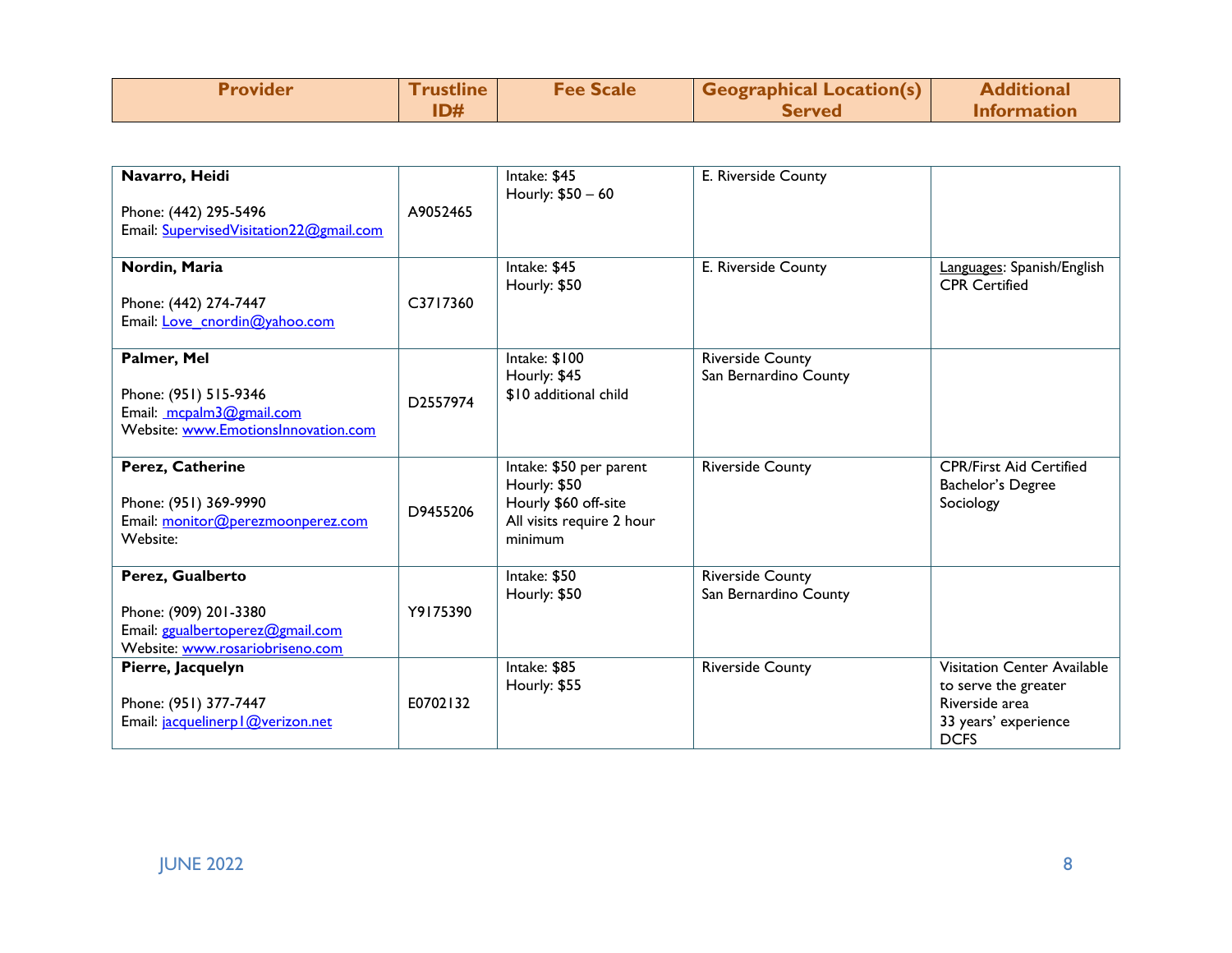| <b>Provider</b> | <u>I rustline</u> | <b>Fee Scale</b> | <b>Geographical Location(s)</b> | <b>Additional</b>  |
|-----------------|-------------------|------------------|---------------------------------|--------------------|
|                 |                   |                  | Served                          | <b>Information</b> |

| Pinkernell-Tarnoski, Darlene<br>Phone: (951) 440-5645<br>Email:<br>affordablevisitationmonitor@gmail.com<br>Website:<br>www.affordablevisitationmonitor.com | A2212675 | Intake: \$45 per parent<br>Hourly: \$45 and up<br>\$5 additional children                      | <b>Riverside County</b>                          | Languages: English/Spanish                                                                    |
|-------------------------------------------------------------------------------------------------------------------------------------------------------------|----------|------------------------------------------------------------------------------------------------|--------------------------------------------------|-----------------------------------------------------------------------------------------------|
| Ramirez, Jeannette<br>Phone: (951) 216-1183<br>Email: familytimevisitations@gmail.com                                                                       | D1128558 | Intake: \$50 per parent<br>Hourly: \$50                                                        | Temecula, Murrieta, Menifee,<br>Wildomar         | Languages: Spanish/English<br><b>CPR/First Aid Certified</b><br>Law Enforcement<br>experience |
| Rascoe, Natalie<br>Phone: (951) 236-7325<br>Email: nrascoe@junnectionz.com<br>Website: www.Kunnectionz.com                                                  | C1026626 | Intake: \$75<br>Hourly: \$40                                                                   | <b>Riverside County</b><br>San Bernardino County |                                                                                               |
| Skipper, Marilyn<br>Phone: (951) 458-9952<br>Email: myselfllc1954@gmail.com                                                                                 | E0380015 | Intake: \$125 per parent<br>Hourly: \$50 per hr Ist child<br>\$20 for each additional<br>child | Moreno Valley, Corona                            | <b>CPR/First Aid</b>                                                                          |
| Smith, Carolyn<br>Phone: (714) 767-8774<br>Email: Cmsmith714@att.net                                                                                        | A3566767 | Intake: \$45 per parent<br>Hourly: \$50                                                        | <b>Riverside County</b>                          |                                                                                               |
| Stark, Milenka<br>Phone: (760) 799-1872<br>Email: milenkastark@hotmail.com                                                                                  | B5234028 | Intake: None<br>Hourly: \$55<br>\$15 each additional child                                     | E. Riverside County                              | Languages: Serbian,<br>Croatian, Bosnian speaking<br>Early childhood education                |